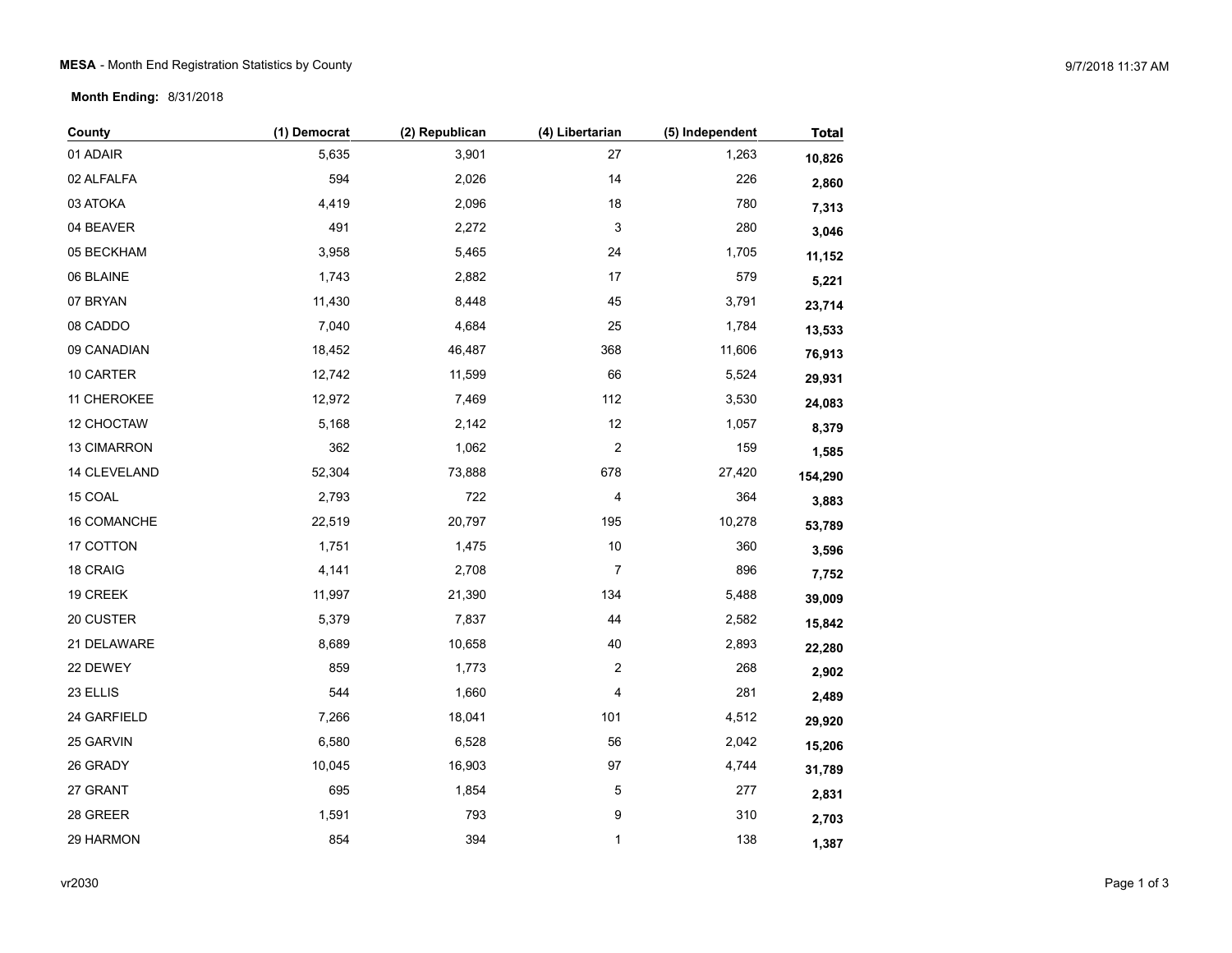**Month Ending:** 8/31/2018

| County              | (1) Democrat | (2) Republican | (4) Libertarian | (5) Independent | <b>Total</b> |
|---------------------|--------------|----------------|-----------------|-----------------|--------------|
| 30 HARPER           | 482          | 1,286          | $\overline{c}$  | 182             | 1,952        |
| 31 HASKELL          | 4,554        | 1,736          | $10$            | 504             | 6,804        |
| 32 HUGHES           | 3,984        | 1,879          | 13              | 839             | 6,715        |
| 33 JACKSON          | 4,095        | 5,674          | 48              | 1,621           | 11,438       |
| 34 JEFFERSON        | 1,745        | 1,161          | 6               | 472             | 3,384        |
| 35 JOHNSTON         | 3,355        | 1,821          | 15              | 705             | 5,896        |
| <b>36 KAY</b>       | 7,137        | 13,111         | 81              | 3,679           | 24,008       |
| 37 KINGFISHER       | 1,751        | 5,576          | $18$            | 688             | 8,033        |
| 38 KIOWA            | 2,412        | 1,869          | 8               | 517             | 4,806        |
| 39 LATIMER          | 4,120        | 1,327          | 3               | 565             | 6,015        |
| 40 LEFLORE          | 14,143       | 8,369          | 46              | 4,218           | 26,776       |
| 41 LINCOLN          | 6,198        | 10,306         | 75              | 2,596           | 19,175       |
| 42 LOGAN            | 6,914        | 15,735         | 104             | 3,887           | 26,640       |
| 43 LOVE             | 3,241        | 1,801          | 14              | 1,014           | 6,070        |
| 44 MCCLAIN          | 6,965        | 13,037         | 68              | 3,206           | 23,276       |
| <b>45 MCCURTAIN</b> | 9,999        | 3,839          | 19              | 1,483           | 15,340       |
| 46 MCINTOSH         | 6,956        | 3,360          | 19              | 1,223           | 11,558       |
| 47 MAJOR            | 674          | 3,253          | 11              | 322             | 4,260        |
| 48 MARSHALL         | 3,795        | 3,081          | 13              | 1,254           | 8,143        |
| 49 MAYES            | 9,356        | 9,590          | 53              | 2,764           | 21,763       |
| 50 MURRAY           | 4,367        | 2,351          | 29              | 849             | 7,596        |
| 51 MUSKOGEE         | 19,500       | 11,615         | 79              | 5,292           | 36,486       |
| 52 NOBLE            | 1,912        | 3,694          | $18$            | 667             | 6,291        |
| 53 NOWATA           | 2,430        | 2,793          | 19              | 796             | 6,038        |
| 54 OKFUSKEE         | 3,119        | 1,983          | 16              | 683             | 5,801        |
| 55 OKLAHOMA         | 150,207      | 176,933        | 1,715           | 71,584          | 400,439      |
| 56 OKMULGEE         | 10,142       | 6,987          | 51              | 2,631           | 19,811       |
| 57 OSAGE            | 10,889       | 11,883         | 81              | 3,470           | 26,323       |
| 58 OTTAWA           | 7,673        | 5,901          | 31              | 2,854           | 16,459       |